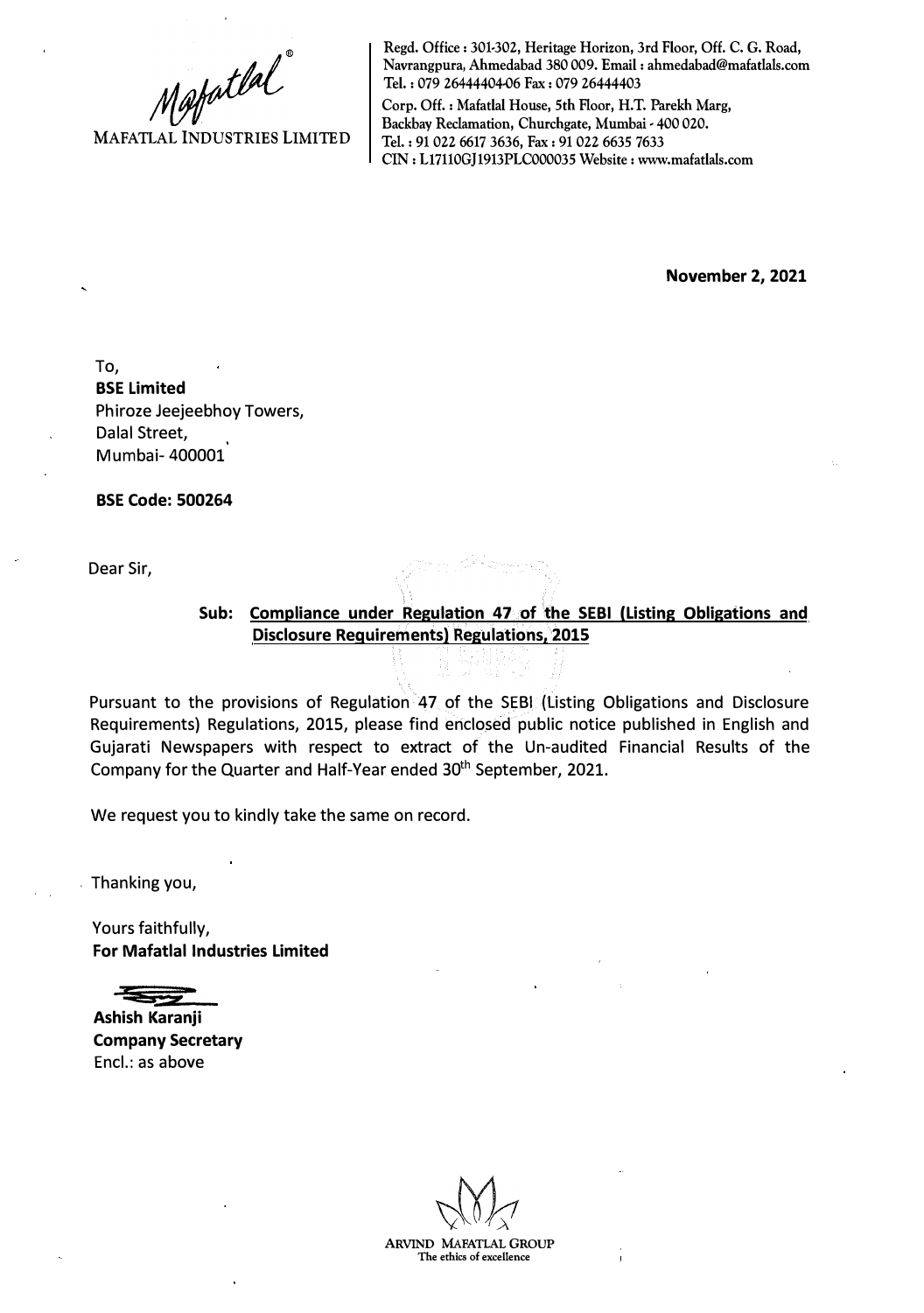TUESDAY, NOVEMBER 2, 2021

TUESDAY, NOVEMBER 2, 2021·

Mestatlal

## **MAFATLAL INDUSTRIES**

Regd. Office: 301-302, Heritage Horizon, 3rd Floor, Off C.G. Road, Navrangpura, Ahmadabad - 380 009 Tel: 079-26444404-06; Fax: 079-26444403 Email: ahmedabad@mafatlals.com; Website: www.mafatlals.com Corporate Identification No.: L17110GJ1913PLC000035

|                | <b>EXTRACT</b>                                                                                        |                                  |                                          | <b>FOR THE QUARTER AND SIX MONTHS ENDED 30TH SEPTEMBER, 2021</b>  |                                |                               |                                     |                                  |                     | NANCIAL RESULTS                                                               |                                                             |                       | $(5 \in \mathsf{In} \mathsf{lakhs})$ |  |  |
|----------------|-------------------------------------------------------------------------------------------------------|----------------------------------|------------------------------------------|-------------------------------------------------------------------|--------------------------------|-------------------------------|-------------------------------------|----------------------------------|---------------------|-------------------------------------------------------------------------------|-------------------------------------------------------------|-----------------------|--------------------------------------|--|--|
|                | <b>PARTICULARS</b>                                                                                    | <b>Standalone</b>                |                                          |                                                                   |                                |                               |                                     |                                  | <b>Consolidated</b> |                                                                               |                                                             |                       |                                      |  |  |
| Sr.<br>No.     |                                                                                                       | For the three months<br>ended on |                                          |                                                                   | For the six<br>months ended on |                               | For the year<br>ended on            | For the three months<br>ended on |                     |                                                                               | For the six<br>months ended on                              |                       | For the year<br>ended on             |  |  |
|                |                                                                                                       | 2021                             | 30th Sept. 30th June. 30th Sept.<br>2021 | 2020<br>Unaudited   Unaudited   Unaudited   Unaudited   Unaudited | 2021                           | 30th Sept, 30th Sept,<br>2020 | 31st Mar.<br>2021<br><b>Audited</b> | 2021                             | 2021                | 30th Sept, 30th June, 30th Sept,<br>2020<br>Unaudited   Unaudited   Unaudited | 30th Sept, 30th Sept,<br>2021<br><b>Unaudited Unaudited</b> | 2020                  | 31st Mar,<br>2021<br><b>Audited</b>  |  |  |
|                | <b>Total Income from Operations</b><br>Net Profit / (Loss) for the period                             | 33,047.35                        | 12,404.91                                | 17,287.35                                                         | 45,452.26                      | 22,200.62                     | 63,784.20                           | 33,199.06                        | 12,493.81           | 17,293.17                                                                     | 45.692.87                                                   | 22,212.26             | 63,852.03                            |  |  |
| $\overline{3}$ | (before Tax, Exceptional and/or Extraordinary items)<br>Net Profit / (Loss) for the period before tax | 2.826.71                         | (552.65)                                 | (1,903.50)                                                        | 2,274.06                       | (3,843.29)                    | (5,027.65)                          | 2,825.81                         | (541.89)            | (1,909.00)                                                                    | 2.283.92                                                    | (3,848.79)            | (5,047.78)                           |  |  |
|                | (after Exceptional and / or Extraordinary items)<br>Net Profit / (Loss) for the period after tax      | 2,826.71                         | (1,569.37)                               | (1,903.50)                                                        | 1.257.34                       | (5,662.40)                    | (9, 111.03)                         | 2,825.81                         | (1,558.61)          | (1,909.00)                                                                    | 1,267.20                                                    | (5,667.90)            | (9.131.16)                           |  |  |
|                | (after Exceptional and/or Extraordinary items)<br>Total Comprehensive Income for the period           | 2,678.59                         | (1,646.05)                               | (1,903.50)                                                        | 1,032.54                       | (5,662.40)                    | (9,375.42)                          | 2,677.69                         | (1,635.29)          | (1,909.00)                                                                    | 1,042.40                                                    | (5,667.90)            | (9,396.81)                           |  |  |
| 6              | [Comprising Profit / (Loss) for the period (after tax)<br>and Other Comprehensive Income (after tax)] | 21,387.23                        | 8,970.74<br>1,392.43                     | 13,116.80                                                         | 30,357.97<br>1,399.43          | 13,661.69                     | 18,173.89<br>1,392.43               | 21,386.33<br>1,399.43            | 8.981.50            | 13,111.30                                                                     | 30,367.83<br>1,399.43                                       | 13,656.19<br>1,391.28 | 18,152.50                            |  |  |
|                | <b>Equity Share Capital</b><br>Reserves (excluding Revaluation Reserve)                               | 1,399.43                         |                                          | 1,391.28                                                          |                                | 1,391.28                      | 45,270.66                           |                                  | 1,392.43            | 1,391.28                                                                      |                                                             |                       | 1,392.43<br>45,256.20                |  |  |
|                | Earnings/ (Loss) per share<br>(face value of Rs. 10/- per share) (not annualized)                     |                                  |                                          |                                                                   |                                |                               |                                     |                                  |                     |                                                                               |                                                             |                       |                                      |  |  |
|                | <b>Basic and Diluted</b>                                                                              | 19.23                            | (11.82)                                  | (13.68)                                                           | 7.41                           | (40.70)                       | (67.38)                             | 19.22                            | (11.74)             | (13.72)                                                                       | 7.48                                                        | (40.74)               | (67.53)                              |  |  |

## **Notes:**

1 The said results have been reviewed by the Audit Committee and approved by the Board of Directors of the Company at its meeting held on 1st November, 2021.<br>2 The above is an extract of the detailed format of the Financia The above is an extract of the detailed format of the Financial Results for the quarter and six months ended 30th September, 2021 filed with the Bombay Stock Exchange under Regulation 33 of the SEBI (Listing Obligations and Disclosure Requirements) Regulations, 2015. The full format of the said Financial Results are available on the website of the Company at 'www.mafatlals.com' and also available on the website of Stock Exchange at 'www.bseindia.com'.

**lace: Mumbai Date : 01• November, 2021** 

ARVIND MAFATLAL GROUP

The ethics of excellence

By Order df **the** Board For **Mafatlal Industries Limited**  \_\ H.A.MAFATLAL CHAIRMAN DIN:- 00009872